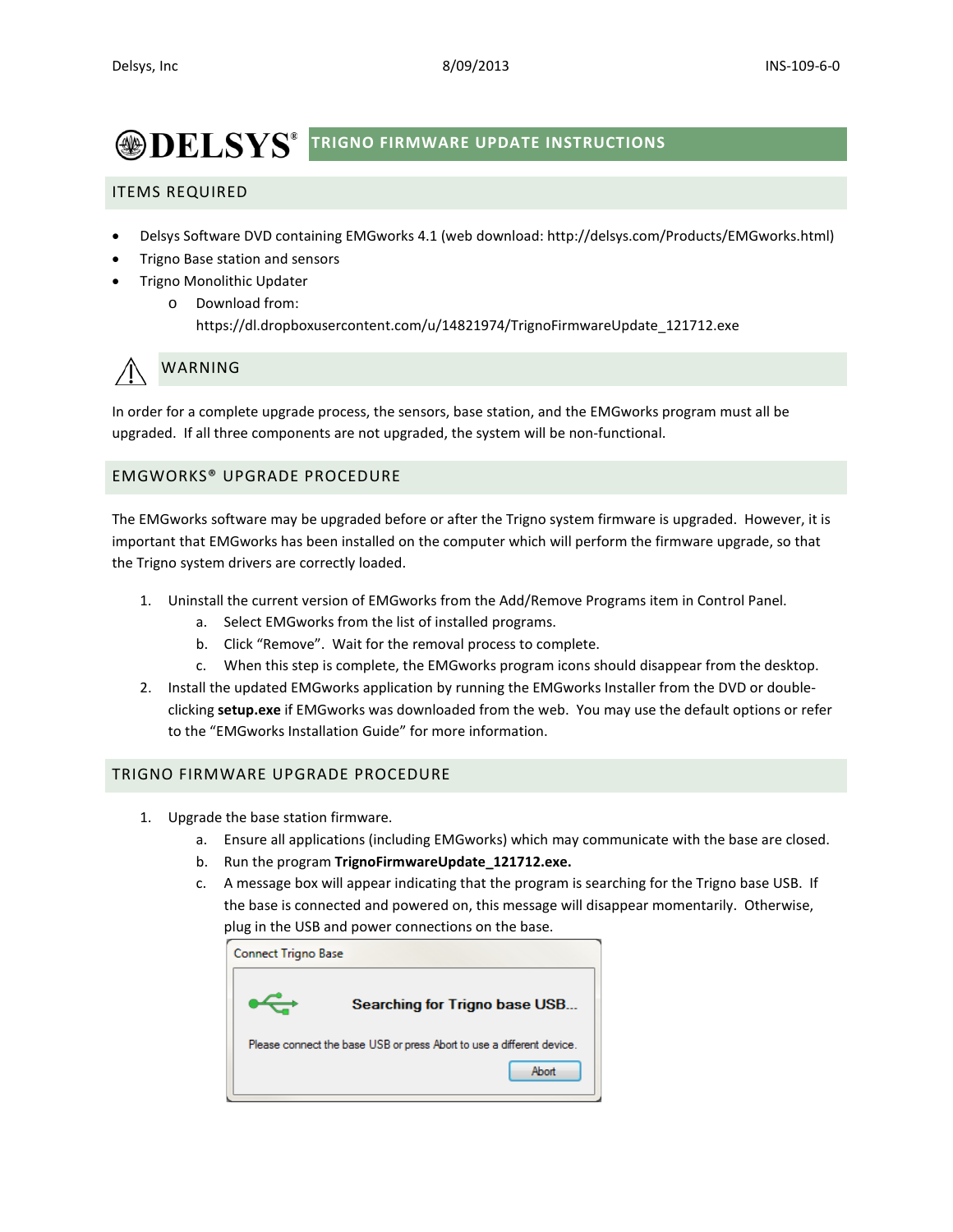d. The update utility will start. Select the update package "Base V2" and press "Update" to begin the update process.

| Trigno Firmware Update Utility       |                          |                         |
|--------------------------------------|--------------------------|-------------------------|
|                                      | Display Current Firmware | About                   |
| <b>Firmware Update</b>               |                          |                         |
| Select the update package to apply:  |                          |                         |
| Base V <sub>2</sub>                  |                          |                         |
|                                      |                          | $\triangleright$ Update |
| <b>Click Update button to start.</b> |                          | $\mathbf{0}$            |

e. Each firmware component on the base will be updated. The base will reset several times during the upgrade process. **Do not close the program, or disconnect the power or USB connection from the base while an update is taking place.** The base update process takes approximately 2 minutes.

| x<br>Trigno Firmware Update Utility            |  |  |
|------------------------------------------------|--|--|
| About<br><sup>3</sup> Display Current Firmware |  |  |
| <b>Firmware Update</b>                         |  |  |
| Select the update package to apply:            |  |  |
| Base V2                                        |  |  |
| $\triangleright$ Update                        |  |  |
| Updates complete.<br>100                       |  |  |
|                                                |  |  |

- 2. Update the sensor firmware. In order for the update to be successful, it is critical to have a strong wireless signal between the sensor and the base station. **Keep the sensors in very close proximity to the base station at all times—a strong wireless connection is required for a successful firmware update.** Begin the update process with all sensors docked in the base station. **All sensors should have a solid green LED indicating that they are fully charged.** (Postpone the update process until all sensors are in a fully charged state.) As a sensor firmware update is completed, set the sensor aside. Repeat the steps (a) through (e) on each sensor.
	- a. Run the program **TrignoFirmwareUpdate\_121712.exe** (if it is not already running).
	- b. A message box will appear indicating that the program is searching for the Trigno base USB. If the base is connected and powered on, this message will disappear momentarily.



c. The update utility will start. Remove the sensor to be updated from its charging cradle. Power on the sensor with a quick press of the button and wait until the LED flashes orange or alternates